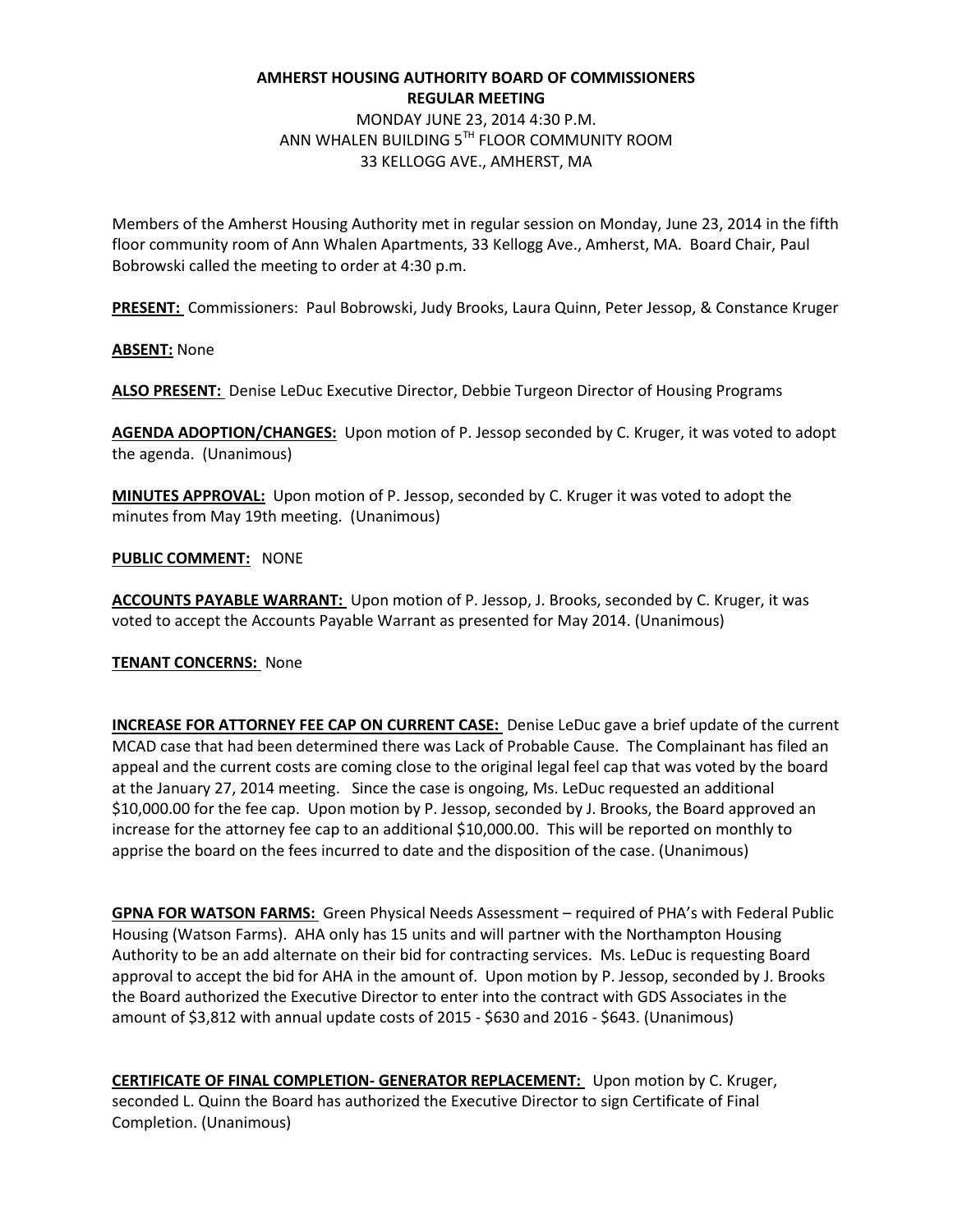**UPDATE ON SCHIFFER HOUSE:** AHA received and accepted one bid from a municipal employee in the amount of \$232,000.

**CONTRACT FOR AUDIT FOR FY 14:** Upon motion by P. Jessop, seconded by J. Brooks, the Board authorized the Executive Director to enter into a contract with Hurley O'Neill and Company not to exceed \$8,000. (Unanimous)

**PUBLIC COMMENT** None

**REVIEW OF UNIT VACANCIES:** Currently, there are 4 vacancies, one at Pomeroy and Ann Whalen and two at John Nutting awaiting HILAPP rehab.

**DIRECTORS REPORT:** The Executive Director provided a brief recap of the written report as submitted to the Board. Chair requested update on the housing manager position and would like new housing manager to briefly attend next month's meeting. Housing Reform was part of the discussion however; legislation has not been passed into law.

### **CHAIR'S REPORT** N/A

**OTHER BUSINESS- NOT ANTICIPATED WITHIN 48 HOUR NOTICE**: Upon motion by P. Jessop, seconded by J. Brooks, the Board authorized the Executive Director to enter in a P & S Agreement with successful bidder on Schiffer house and stated that executive director shall abide by all state, federal and local regulations. 4 approved, C. Kruger recused from vote.

**ROLL CALL VOTE TO ENTER INTO EXECUTIVE SESSION:** Upon motion by P. Jessop, seconded by C. Kruger to discuss litigation strategy

Jessop – yes Brooks - yes Kruger – yes Bobrowski - yes Quinn - yes

#### **EXECUTIVE SESSION: TO DISCUSS LITIGATION STRATEGY**

**ROLL CALL VOTE TO GO BACK INTO REGULAR SESSION:** Upon motion by P. Jessop, seconded by J.

Brooks to go back into regular session Jessop – yes Brooks - yes Kruger – yes Bobrowski - yes Quinn - yes

**ADJOURN**: Upon motion P. Jessop, seconded by C. Kruger it was voted to adjourn until the next regular meeting of the board on Monday July 28, 2014 at 4:30 in the community room of Ann Whalen Apts., 33 Kellogg Ave., Amherst, MA. Meeting adjourned at 5:40 p.m.

# **Materials Distributed**:

Agenda- June 23, 2014 Minutes- May 19, 2014 Accounts Payable Warrant- May 2014 Unit Vacancy Report as of May 31, 2014 Executive Director Report- June 2014